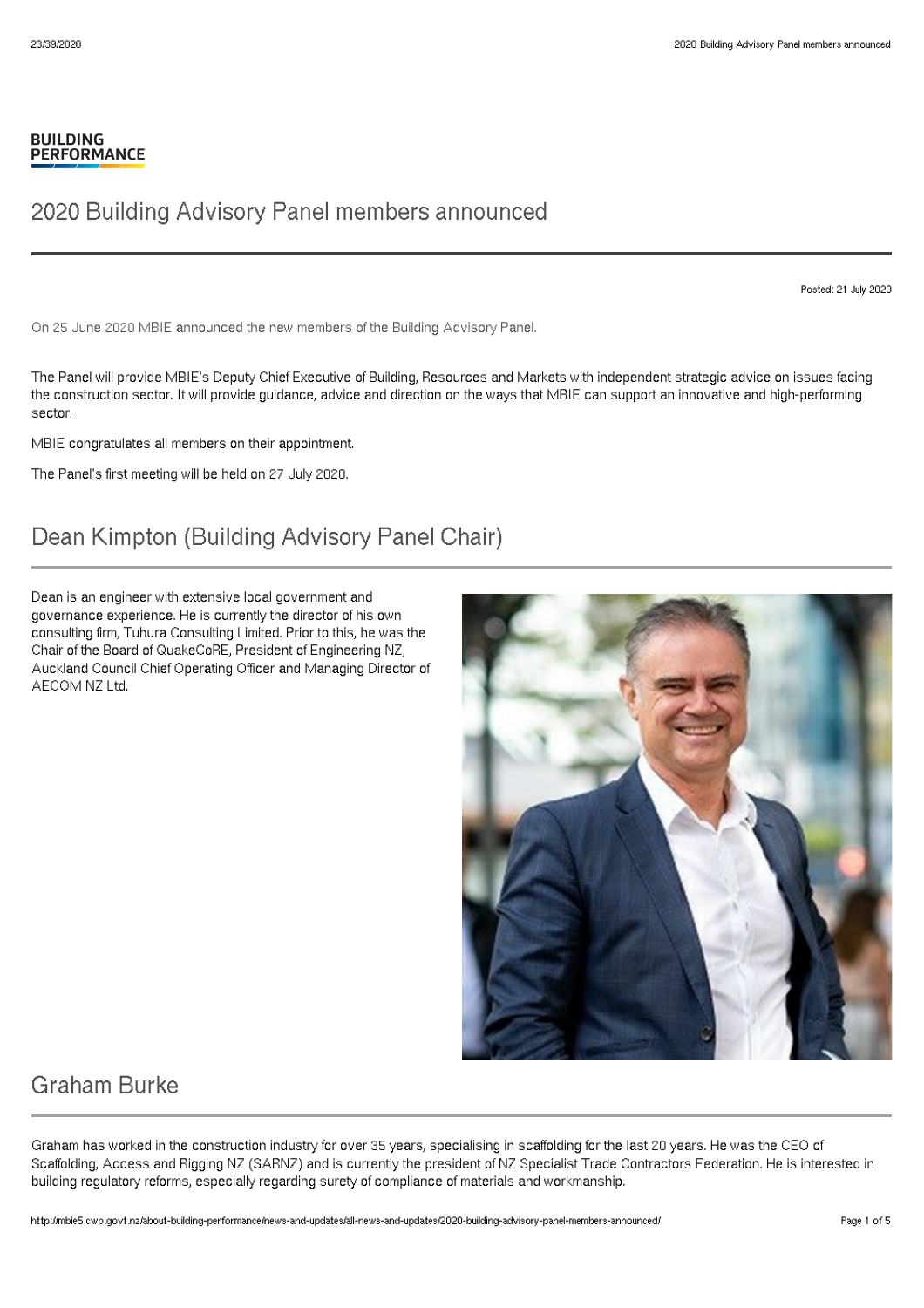

# Dr Troy Coyle

Troy is the CEO of HERA which is an independent research association focused on heavy engineering. She is also the Chair of the Sustainable Steel Council and the Chair of the Establishment Board for the Manufacturing, Engineering and Logistics WDC. She was previously the Head of Innovation and Product Development at New Zealand Steel. She has a keen interest in sustainability, future trends, research and innovation.



# Steve Evans

Steve has lead Fletcher Building's Residential and Development Division since 2014. Prior to this, he had spent over 20 years in director roles in http://mbie5.cwp.govt.nz/about-building-performance/news-and-updates/all-news-and-updates/2020-building-advisory-panel-members-announced/ Page 2 of 5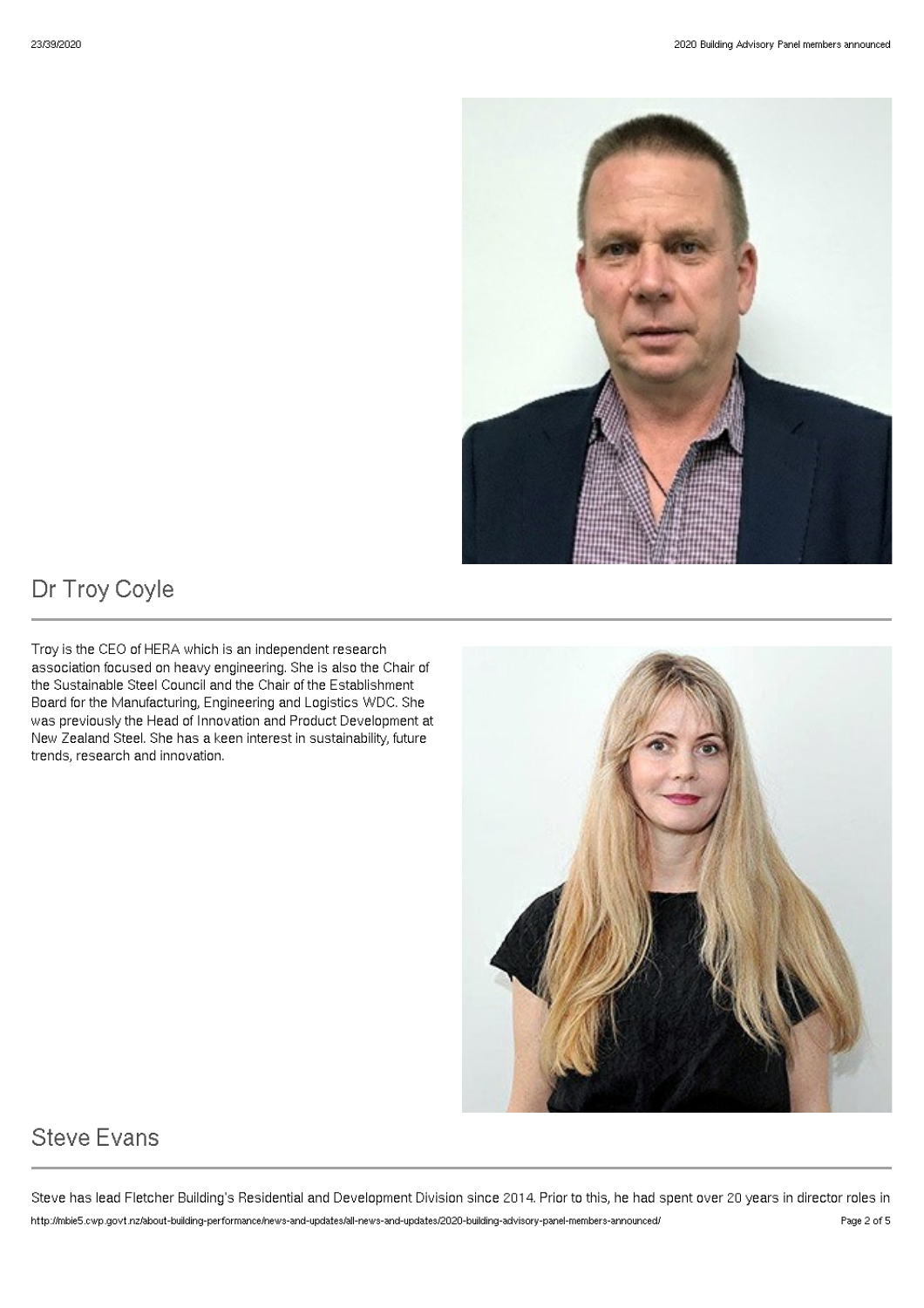the building and property development industry. A highlight was his role as one of the founding directors of an urban regeneration business providing mixed-tenure housing solutions in inner and greater London.



## Sally Grey

Sally is a manager in the Building Consents Team at Auckland Council. More recently she has been involved in addressing building issues at a remediation level. She has participated in several working groups for legislative reform. Sally is a member of the Society of Local Government Managers (SOLGM) and will bring a wider local government perspective to the Building Advisory Panel.



# Adrienne Miller

Adrienne has worked as an executive and adviser for over 20 years in the waste, building products, construction and infrastructure industries. http://mbie5.cwp.govt.nz/about-building-performance/news-and-updates/all-news-and-updates/2020-building-advisory-panel-members-announced/ Page 3 of 5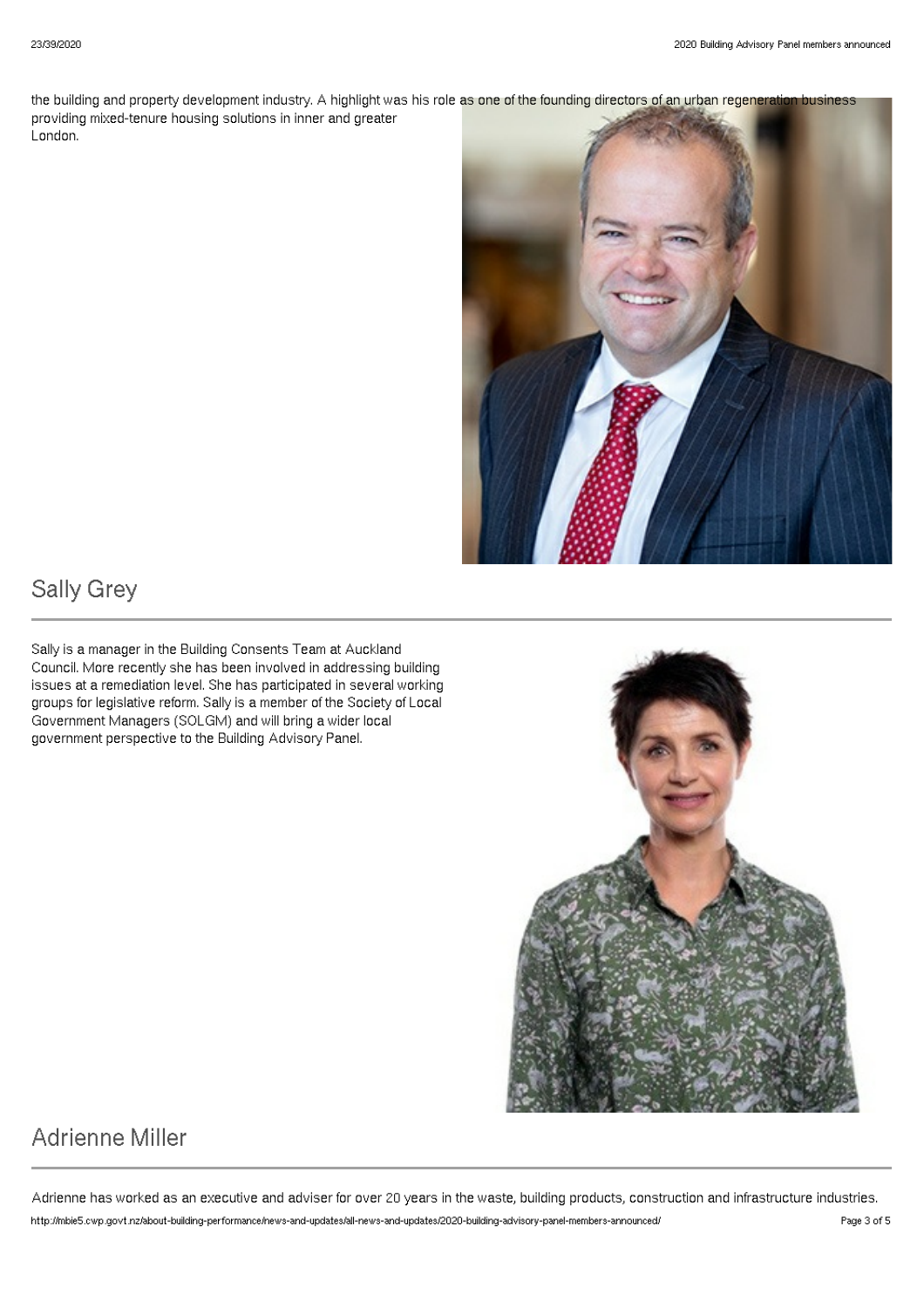She is currently the General Manager of Infrastructure Sustainability Council of Australia (NZ), which is a not-for-profit organization operating across Australia and New Zealand. Adrienne is also a director of a consulting firm called Cupola which she founded. Her interests are governance, sustainability, prefabrication and social housing models.



### Dr Jeroen van der Heijden

Professor Jeroen van der Heijden is a trained architect and holds a PhD in public administration. He works at the intersection of regulation and governance, with a specific interest in regulatory stewardship and urban climate governance. He is the Chair in Regulatory Practice at Victoria University, where he is involved in world-leading research on regulatory practice. He also contributes to the training of those involved in regulatory issues.



## Janine Stewart

Janine is the division leader and a partner in the construction division of law firm MinterEllisonRuddWatts. She specialises in construction, http://mbie5.cwp.govt.nz/about-building-performance/news-and-updates/all-news-and-updates/2020-building-advisory-panel-members-announced/ Page 4 of 5